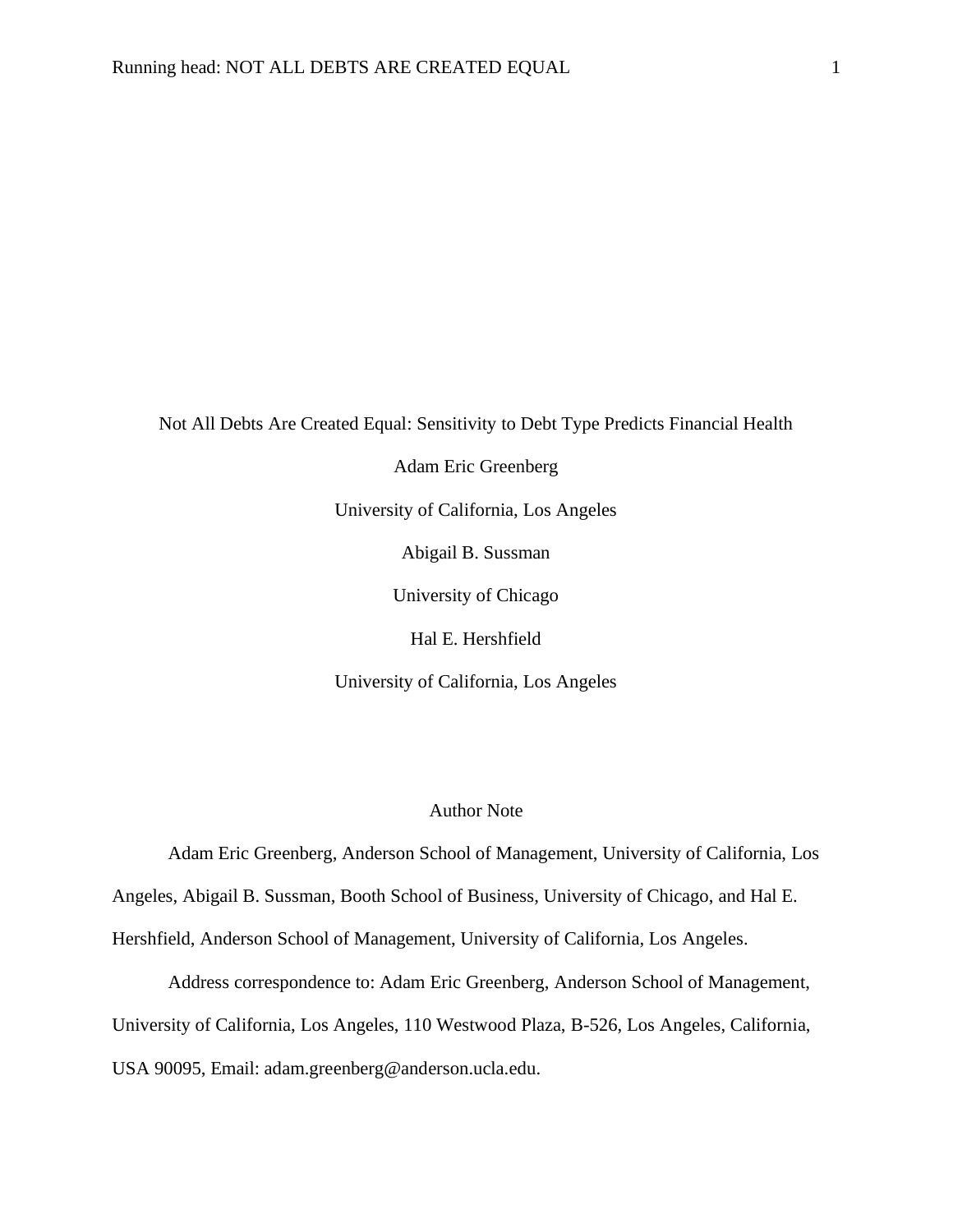#### Abstract

Financial decisions have important consequences for overall well-being; consequently, recent research in psychology has aimed to understand how people think about debt. Yet, existing work has largely failed to examine how attitudes and behaviors systematically vary as a function of debt type. We demonstrate not only that are there are individual differences in attitudes toward high-interest (e.g., payday loans) and low-interest (e.g., car loans) forms of debt, but also that the extent to which an individual finds high-interest debts more aversive than low-interest debts predicts financial health. This relationship cannot be explained by financial literacy, numeracy, or intertemporal discounting. This research is the first to identify sensitivity to debt type as an individual difference important for financial decision making.

*Keywords:* debt, judgment, well-being, financial health, financial literacy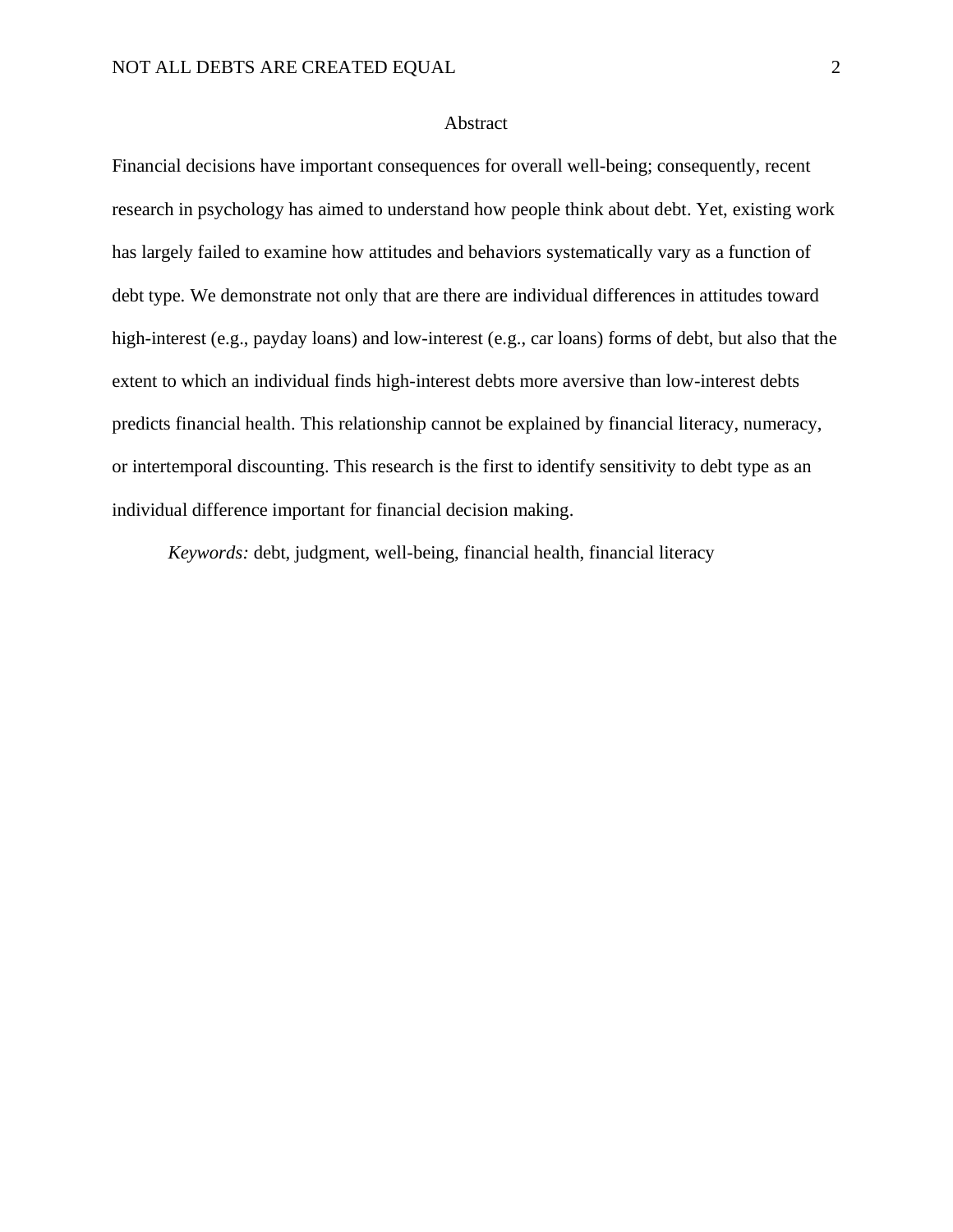Not All Debts Are Created Equal: Sensitivity to Debt Type Predicts Financial Health

Eighty-percent of Americans are debt holders, collectively owing nearly \$13 trillion (Federal Reserve Bank of New York, 2017; Pew Charitable Trusts, 2014). Yet, not all debtors are in dire financial straits. Notably, there are many kinds of debt, ranging from mortgages that are actively subsidized by the government to high-cost payday loans that are banned in 18 states. Recent research by psychologists has begun to explore how people think about debt (e.g., Brown, Taylor, & Price, 2005; Hershfield et al., 2015; Stewart, 2009; Sussman & Shafir, 2012). However, this work has focused on general attitudes toward debt, neglecting potential differences in attitudes toward various forms of debt. In the present paper, we ask whether these differences exist, and if so, whether they matter. Given the financial burden that excessive, highcost debt places on so many Americans—but also the opportunities that debt can facilitate (e.g., education)—it is imperative to understand the relationship between attitudes toward specific debt types and overall financial well-being. Accordingly, we investigate an unexplored individual difference—sensitivity to debt type—and how it relates to financial health.

The relationship between debt attitudes and financial health could take several possible forms. Having a general debt-averse attitude—while failing to discriminate across debt types could indicate financial prudence. This blanket caution could help people avoid financial pitfalls and could signal broader financial health. Alternatively, the relationship could be the opposite: a general debt-seeking attitude (irrespective of type) may indicate a willingness to take on financial risks that allow for increased opportunities. However, attending to differences across debt types allows for a third possibility: greater sensitivity to debt type could be associated with a tendency to maximize value across opportunities, allowing people to take advantage of risks while avoiding pitfalls in ways that promote broader financial health.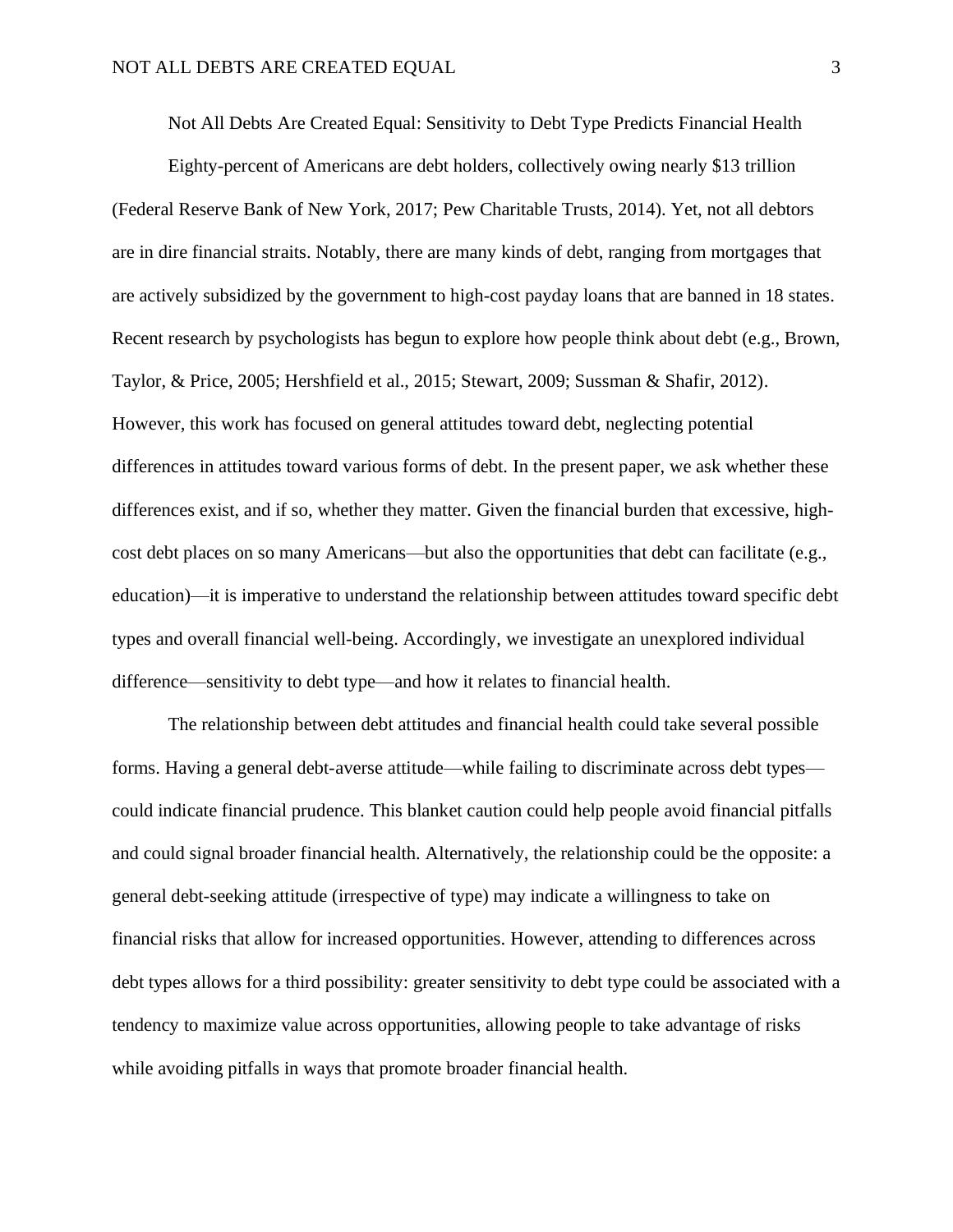#### **Debt Attitudes and Behaviors**

Prior research has found evidence of debt aversion, but also finds high levels of debt take-up in many circumstances. Researchers have documented debt-averse behavior in laboratory and field settings (Burdman, 2005; Callender & Jackson, 2005; Meissner, 2016; Prelec & Loewenstein, 1998). For example, people sometimes prepay their mortgages to avoid holding debt, even when prepayment is suboptimal (Amromin, Huang, & Sialm, 2007). Holding debt can significantly reduce perceptions of one's own wealth (Sussman & Shafir, 2011) and lead to emotional distress (Brown et al., 2005). Other work has aimed to understand why despite the prevalence of debt aversion—debt levels are so high, finding that debt may simply be necessary to finance essential expenses (Lea, Webley, & Walker, 1995), is difficult to repay (Hershfield & Roese, 2015; Stewart, 2009), and is at times less psychologically painful to take on compared to using cash (e.g., Morewedge, Holtzman, & Epley, 2007; Prelec & Simester, 2001; Soman, 2001).

Despite this work directed toward understanding debt attitudes, there is scant literature on how people differentiate between various forms of debt.1 In the current research, we examine attitudes toward different types of debt and ask whether an individual's propensity to distinguish between debt types corresponds to overall financial health. Across three studies—including a nationally representative sample—we find that differences in sensitivity to debt type play a unique role in predicting financial health, even beyond other related factors.

#### **Study 1**

Study 1 takes an exploratory approach, examining whether and how attitudes toward debt

<sup>1</sup> However, some theoretical work has distinguished between the uses of different types of debts (e.g., Peñaloza & Barnhart, 2011; Prelec & Loewenstein 1998).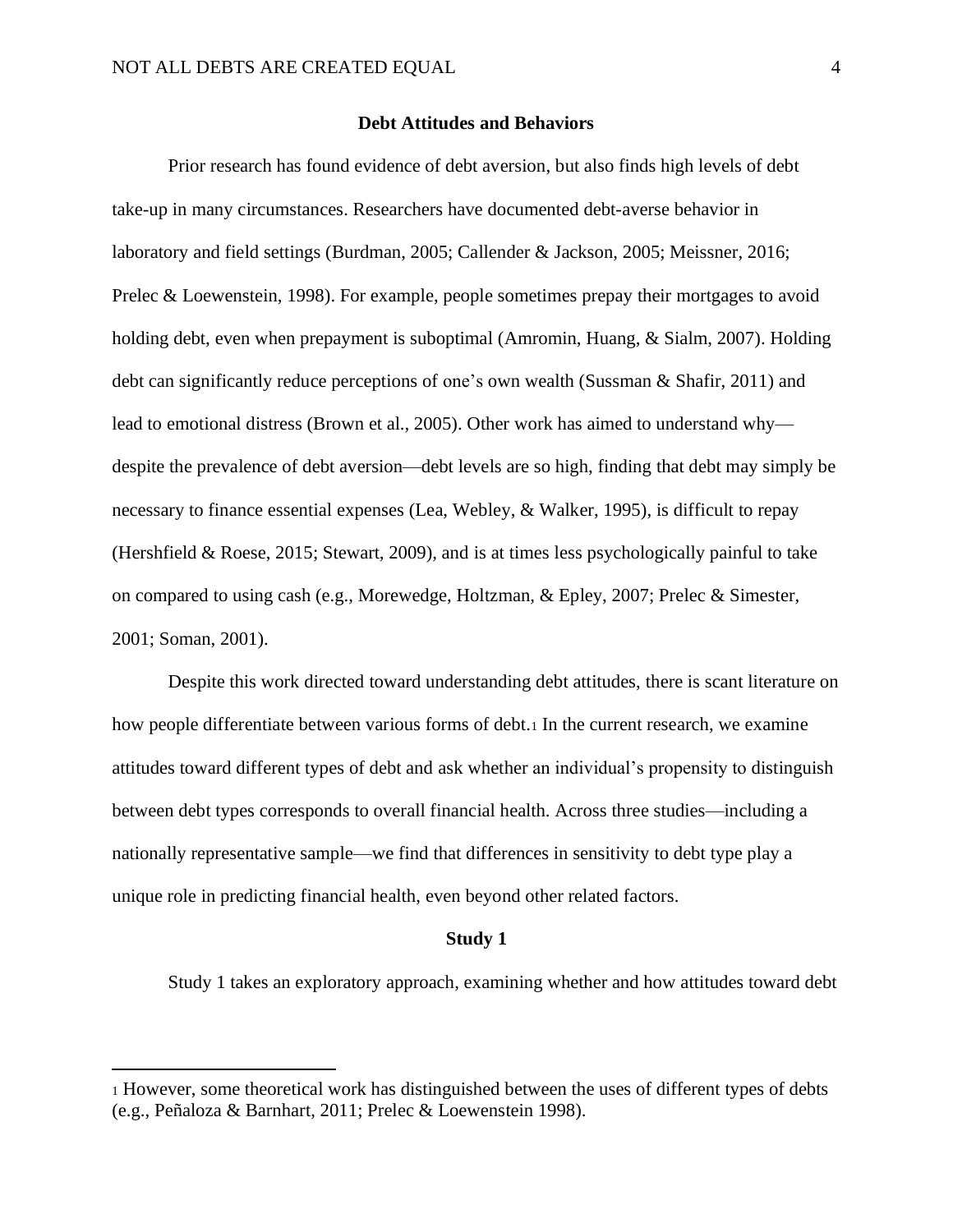differ across types of debt.

# **Method**

**Participants.** Using Qualtrics Panels, we recruited a sample representative of the national distribution of Americans with respect to sex, age, and income. All participants first responded to demographic questions. To minimize careless responding, participants were given an attention check in which they were asked how many children they claimed as dependents for tax purposes and were told to respond with the number 19. If potential participants were under 18, not English speakers, failed the attention filter, or fell outside the quotas necessary to ensure a representative sample, they were not permitted to continue the survey. The participants ( $N =$ 527; 51.6% female, 48.4% male;  $M_{\text{age}} = 46.1$ ,  $SD = 16.5$ ) we analyze are those who passed this initial screening procedure. Target sample size (500) was selected to be sufficiently large (10 times the minimum recommended per cell; Simmons, Nelson, & Simonsohn, 2013) to identify relationships (if they were present), and was determined and pre-registered before data collection began. An additional 27 respondents were recruited by Qualtrics to fill quotas necessary to ensure a representative sample.

**Materials and Procedure.** Participants were asked to indicate their sex, age, and income to ensure the quotas necessary for a representative sample. If they passed these filters, they answered three questions about their general debt attitudes (general comfort with debt, 1: *not at all comfortable* to 7: *very comfortable*; perception that debt is bad, 1: *not at all bad* to 7: *very bad*; agreement with the statement that debt is sometimes necessary, *agree*/*disagree*).

We next assessed participants' attitudes toward eight specific types of debt (personal loans, mortgages, credit cards, car loans, checking lines of credit, layaway plans, student loans, payday loans). We assessed debt-specific attitudes using five constructs. Participants first rated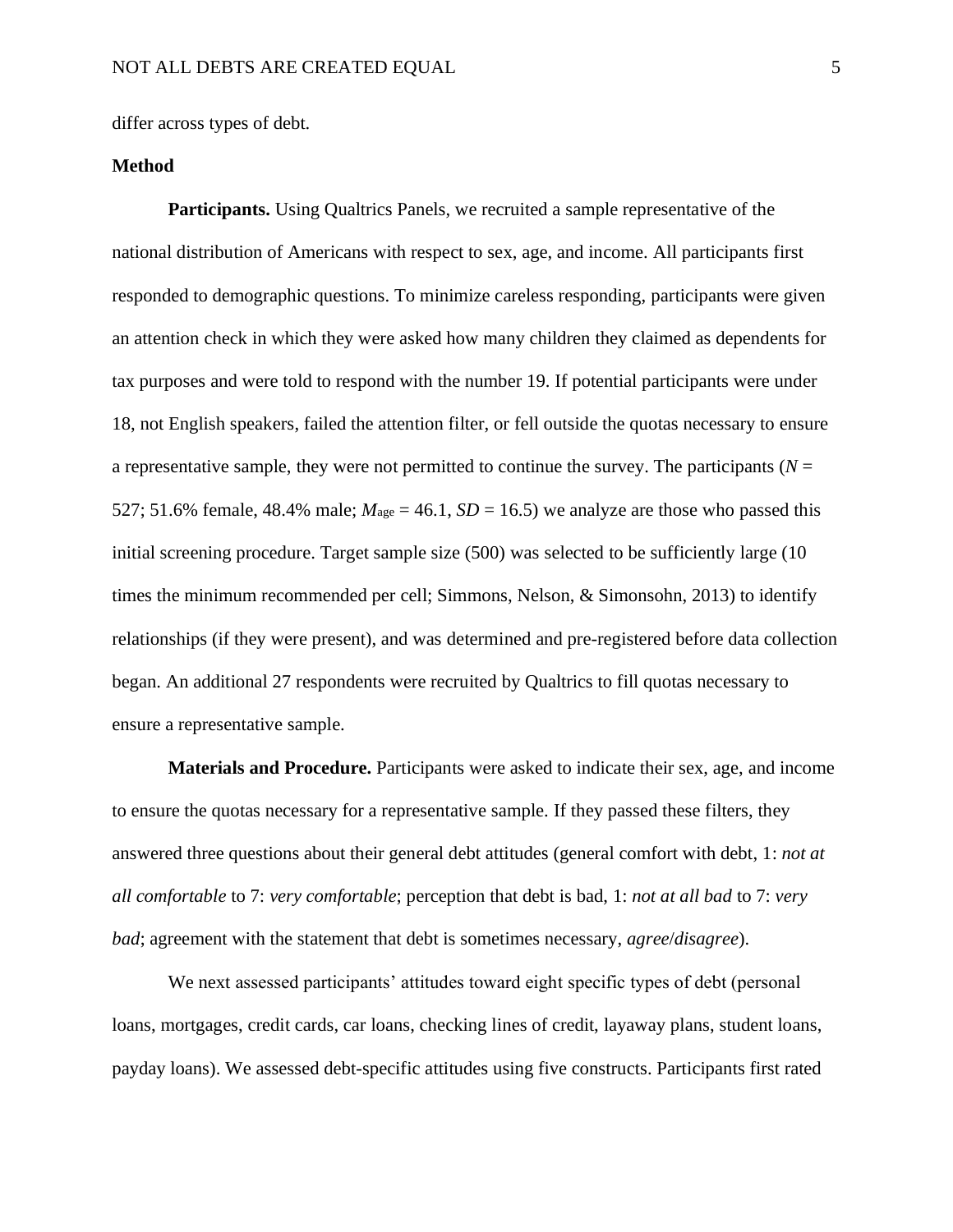how comfortable they were (1: *not at all comfortable* to 7: *very comfortable*; "comfort") with each type of debt on a 7-point scale. They then rated how much people would judge them for having (1: *little or not at all* to 7: *very much;* "feeling judged"), how financially wise they think it would be to have (1: *not at all wise financially* to 7: *extremely wise financially*; "financially wise"), and how important it would be to quickly repay (1: *not at all important* to 7: *extremely important*; "fast repayment") each type of debt. Participants could also indicate that they did not know what the particular debt type was. Finally, "stigma" associated with each debt was assessed using a 5-item measure (e.g., "I would feel exposed if others found out I had…"; Fortenberry et al., 2002).

Participants then answered questions about their general debt behaviors (e.g., "Without exception, I always make loan payments on time"), which types of debts they had held before, and which types of debt were familiar to them.

Finally, participants completed exploratory questions measuring a variety of individual differences (intertemporal discounting, risk preferences, present/future orientation, tightwadspendthrift scale, 10-item personality scale, optimism scale) before reporting detailed financial and demographic information. The complete list of questions included in Study 1 (as well as in all subsequent studies) can be found in the Supplemental Material.

## **Results**

We pre-registered a classification of the eight debt types into three groups on the basis of typical annual percentage rates in the market: high-interest (payday loans, layaway plans), lowinterest (mortgages, student loans, car loans), or mixed (personal loans, credit cards, checking lines of credit). Although there are many ways to classify types of debt, and these debts differ on several dimensions, we refer to high-interest and low-interest debts for simplicity. Mixed debts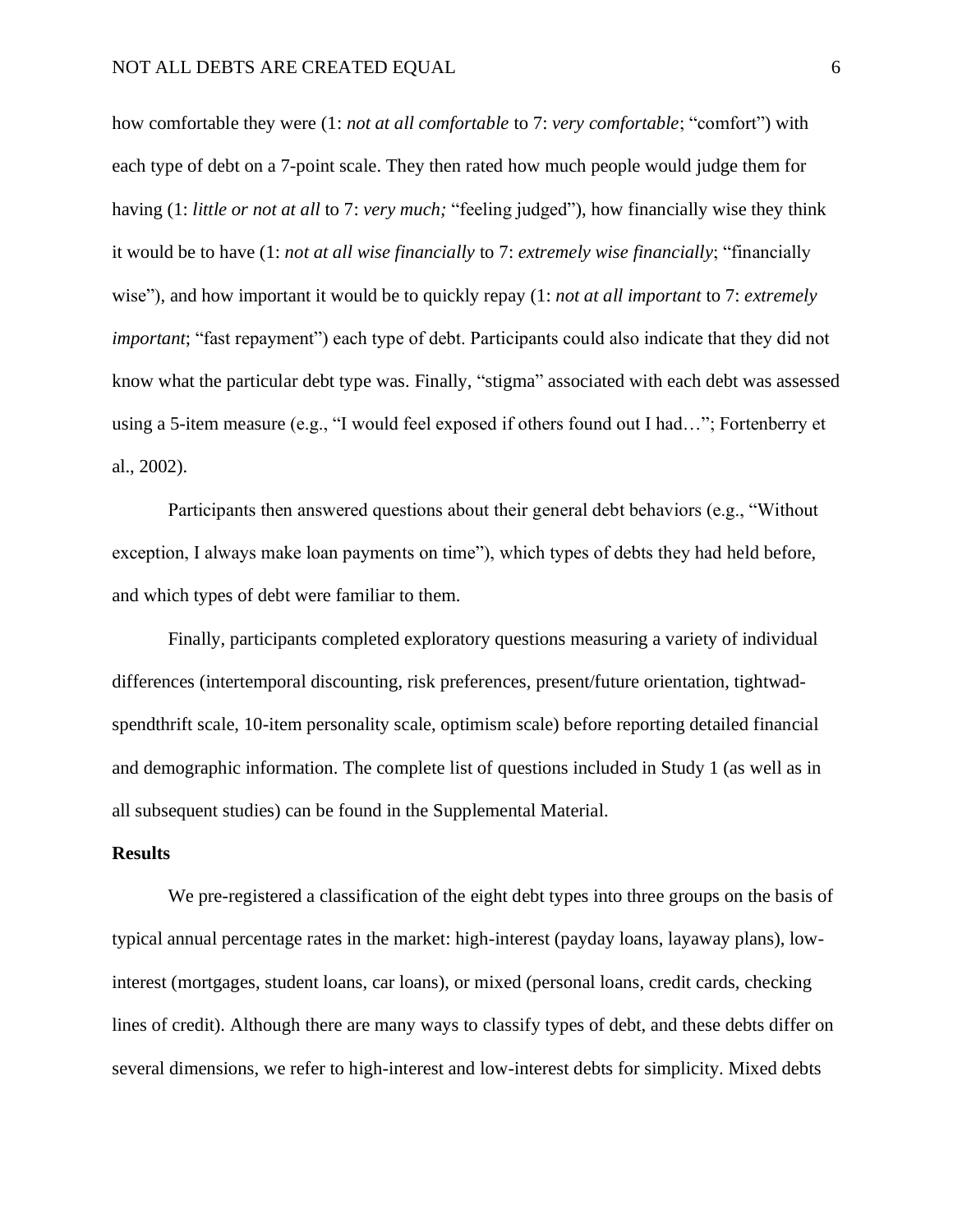were included for exploratory purposes. Since we do not find systematic patterns involving these debts, we do not discuss them further.

Because we are interested in how attitudes toward high-interest and low-interest rate debts differ, we first created composite measures of attitudes toward high-interest and lowinterest debts. These were created for each type of attitude measured. The "comfort" and "financially wise" items were reversed-coded (these are henceforth referred to as "discomfort" and "financially unwise") so that all five constructs were capturing negative attitudes toward the debts. For each of the five constructs, we computed two averages: one measuring the attitudes toward the high-interest debts and another measuring attitudes toward low-interest debts. For example, "discomfort" with low-interest debts took the average of a participant's discomfort with mortgages, student loans, and car loans. This procedure yielded measures capturing attitudes assessed by each of the five constructs, both for high-interest and low-interest types of debt. We thus had ten measures in total: across low-interest debt types, we calculated overall 1) discomfort, 2) how financially unwise the debts were, 3) feelings of being judged, 4) how fast the debts should be repaid, and 5) stigma; similarly, across high-interest debt types, we calculated overall 6) discomfort, 7) how financial unwise the debts were, 8) feelings of being judged, 9) how fast the debts should be repaid, and 10) stigma.

Although we had pre-registered that we would average the five constructs into a single composite attitudes measure for high-interest debts and a single composite attitudes measure for low-interest debts, scale reliability across the five attitude constructs was low for both highinterest debts ( $\alpha$  = .50) and low-interest debts ( $\alpha$  = .28). As a result, to see which of the five constructs were related to one another, the constructs were submitted to principal components factor analyses (varimax rotation). Specifically, we conducted two factor analyses; one included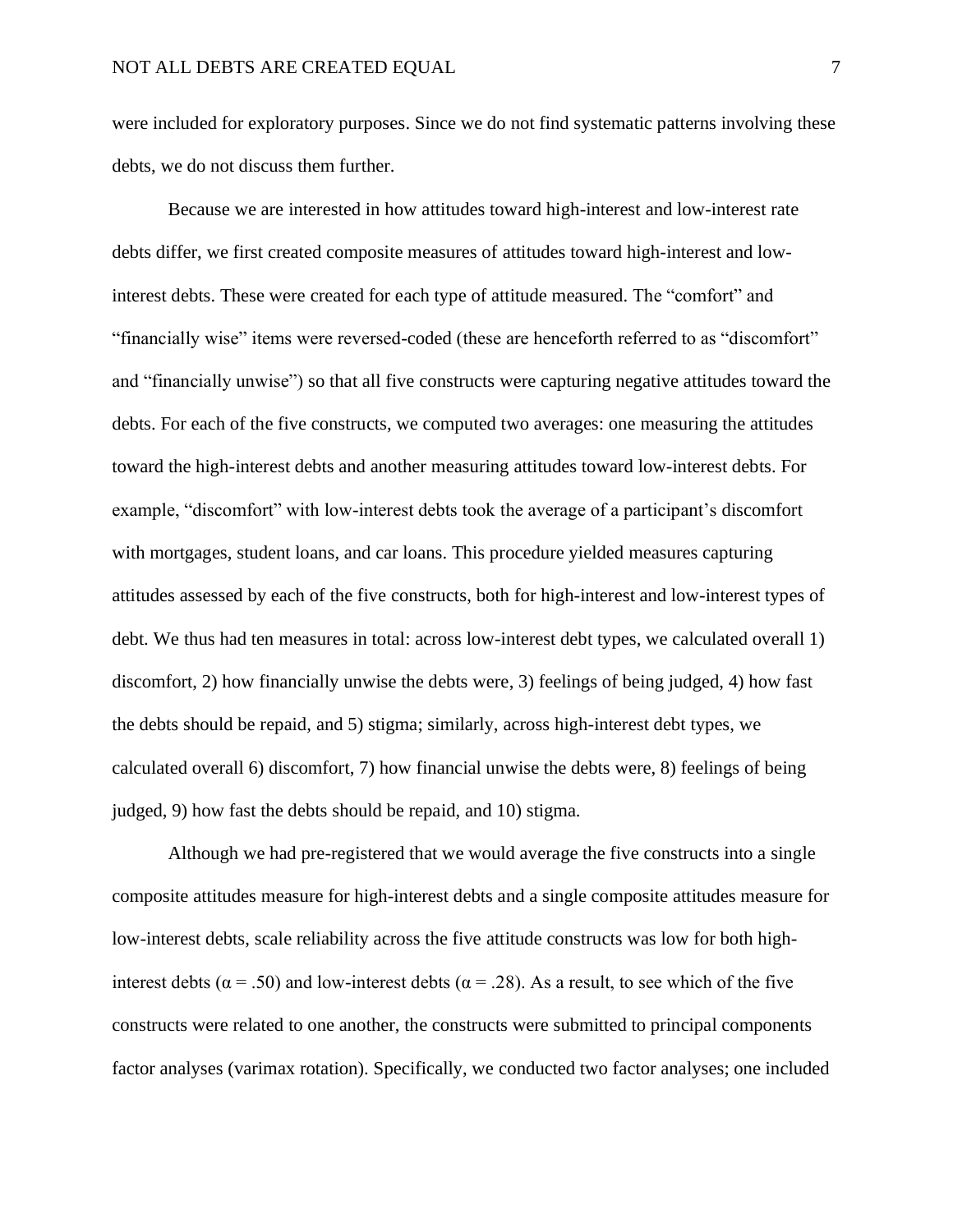the five measures of the average attitudes toward high-interest debts, while the other included those same measures of the average attitudes toward low-interest debts. The rotated solutions for the high-interest debts and low-interest debts each yielded one factor with eigenvalues greater than 1 that explained 84% and 73% of the variance, respectively. For both high-interest debts and low-interest debts, two constructs (discomfort and financially unwise) loaded on to the single factor in their respective analyses. Thus, instead of averaging across all five constructs that did not reliably hang together, across all studies, we average across only these two constructs to create composite measures of attitudes toward high-interest debts ( $\alpha$  = .80) and attitudes toward low-interest debts ( $\alpha$  = .75). Since 45 participants indicated they did not know one of the 5 debt types when answering questions related to these two constructs, 482 participants remained for subsequent analyses.

Next, we ask whether participants distinguished between the different types of debt (namely, high-interest and low-interest types of debt), or if they instead showed evidence of general debt aversion (i.e., not discerning high-interest and low-interest forms of debt). A Wilcoxon signed-ranks test indicated that participants were more averse to high-interest debts (*Mdn* = 4.50) than they were to low-interest debts (*Mdn* = 3.58),  $Z = -11.96$ ,  $p < .001$ . Given that the debt attitudes were assessed using 7-point scales, this finding suggests that while the median individual is relatively neutral about low-interest debts, she is averse to high-interest debts. Similar results are obtained if we do not combine the discomfort and financially unwise constructs (both *ps* < .001) or if we instead use the three constructs that did not load on to the same factor as discomfort and financially unwise (all *ps* < .001). We do not identify clear patterns for the other, exploratory, variables collected. For correlations between the exploratory psychological constructs and attitudes toward high-interest and low-interest debt types, see Table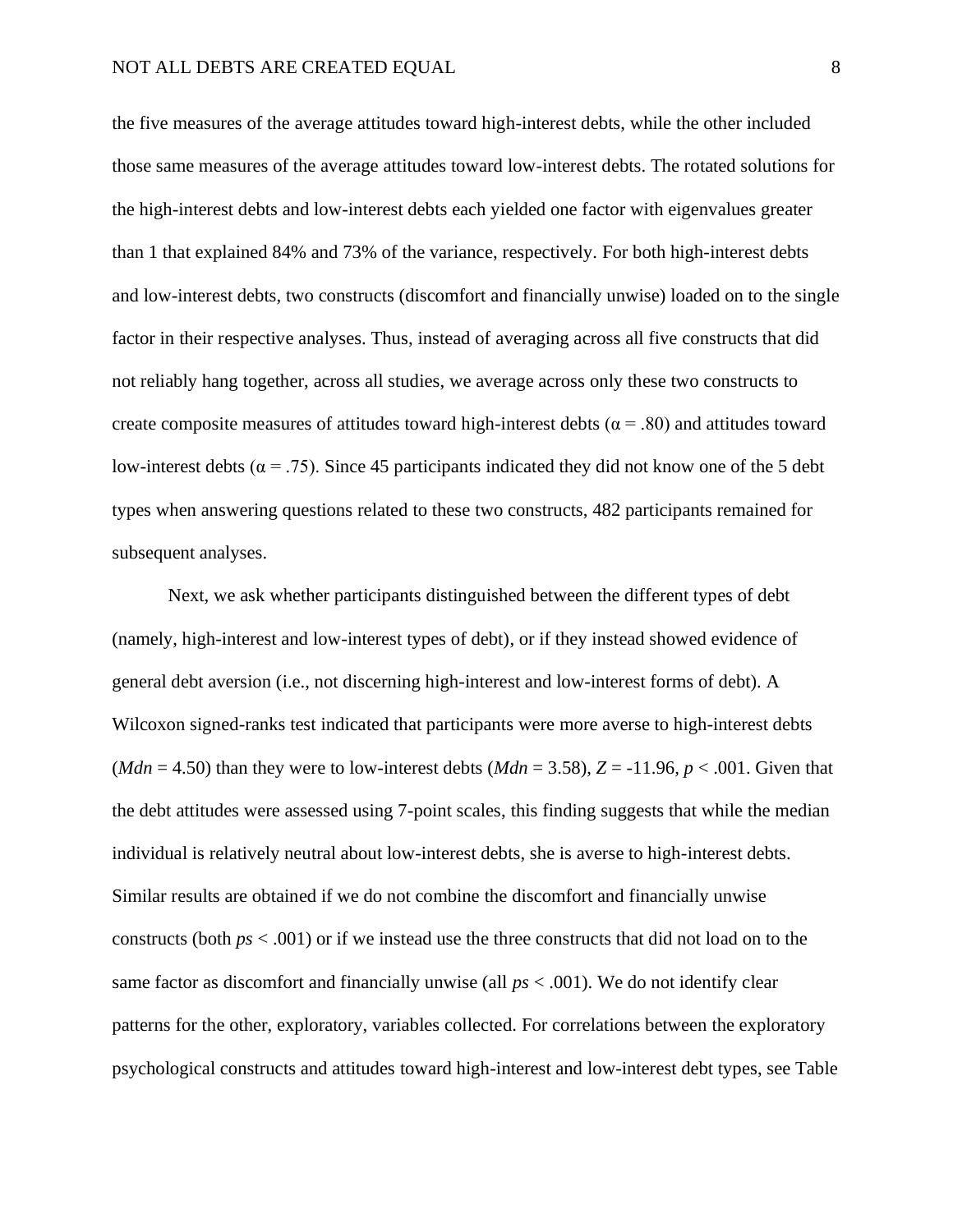S1 in the Supplemental Material available online.

## **Study 2**

Study 1 found that, in aggregate, people are differentially sensitive to high-interest and low-interest debt types. Study 2 asks whether individual-level sensitivity matters. We examine whether sensitivity to debt type is predictive of financial health, beyond other relevant factors. **Method**

**Participants.** A sample of adults was recruited via Mechanical Turk ( $N = 1002$ ; 48.6%) female, 51.1% male, .3% non-binary;  $M_{\text{age}} = 36.1$ ,  $SD = 11.4$ ). Participants were paid \$2 for completing the survey. Target sample size (1000) was chosen to be double that of Study 1 and determined before data collection began. Based on duplicate IP addresses, 16 responses were dropped.

**Materials and Procedure.** The materials and procedure in Study 2 were similar to those used in Study 1. We first assessed debt-specific attitudes using the same five constructs included and discussed in Study 1. However, in contrast to Study 1, participants in Study 2 did not answer general debt questions or respond to a battery of questions about individual differences. Instead, after assessing their debt-specific attitudes, participants in this study were asked to indicate their emotional responses toward each type of debt, indicating the extent to which they would feel distressed, enthusiastic, upset, and proud on 5-point scales (1: *very slightly or not at all* to 5: *extremely*). These were selected to represent two positive and two negative emotions. Participants also answered questions about intertemporal discounting (included in Study 1), a shortened financial literacy scale (Fernandes, Lynch, & Netemeyer, 2014), and a numeracy scale (Weller et al., 2013).

Next, to assess financial health, we included a question that measures the ability to come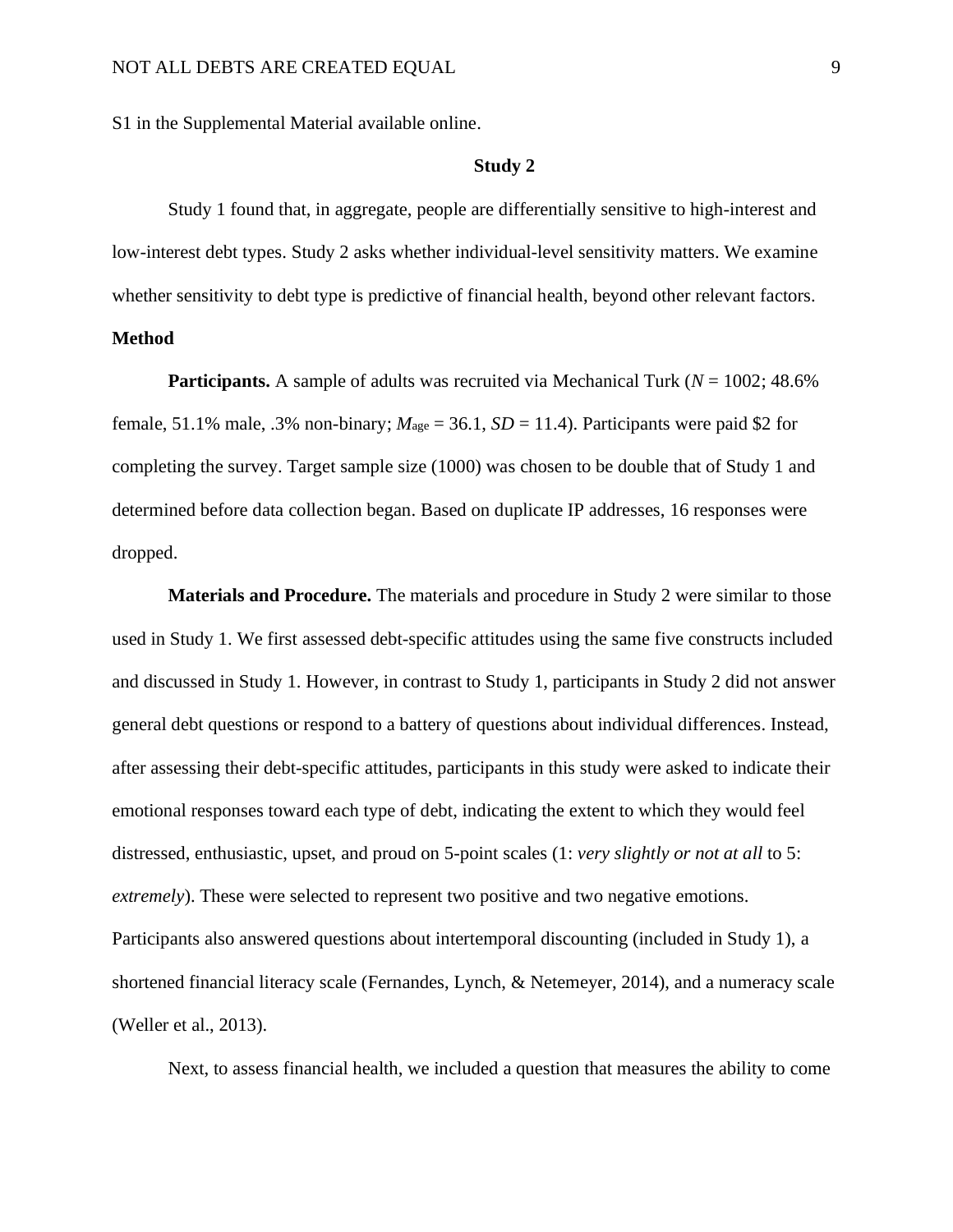up with funds quickly: "How confident are you that you could come up with \$2,000 if an unexpected need arose within the next month?" (Lusardi, Schneider, & Tufano, 2011). Possible responses included "I am certain I could come up with the full \$2,000," "I could probably come up with \$2,000," "I could probably not come up with \$2,000," or "I am certain I could not come up with \$2,000," which were coded as 4, 3, 2, and 1, respectively. Participants could also refuse to answer or indicate that they did not know; these were excluded from analyses involving financial health. Finally, all participants reported detailed financial and demographic information.

#### **Results**

Because 47 participants indicated they did not know one of the 5 debt types when answering questions related to these two constructs, 939 participants remained for subsequent analyses. As in Study 1, the two constructs "discomfort" and "financially unwise" were averaged to create composite measures of aversion to high-interest debts ( $\alpha = .69$ ) and aversion to lowinterest debts ( $\alpha$  = .65). As in Study 1, participants were more averse to high-interest debts (*Mdn*)  $= 5.25$ ) than they were to low-interest debts (*Mdn* = 3.83),  $Z = -21.10, p < .001$ .

To examine whether sensitivity to debt type predicted financial health, we regressed the financial health measure on the difference between aversion to high-interest and low-interest debts. As shown in Table 1, greater differences between aversion to high-interest and lowinterest debts predicted higher levels of financial health  $(B = .195, SE = .025, t(920) = 7.69, p <$ .001; model 1, Table 1). This relationship between the difference in aversion to high-interest and low-interest debts and financial health persisted even when controlling for income, age, and gender ( $B = .120$ ,  $SE = .025$ ,  $t(900) = 4.84$ ,  $p < .001$ ).

It is possible that sensitivity to debt type is picking up on differences in the positive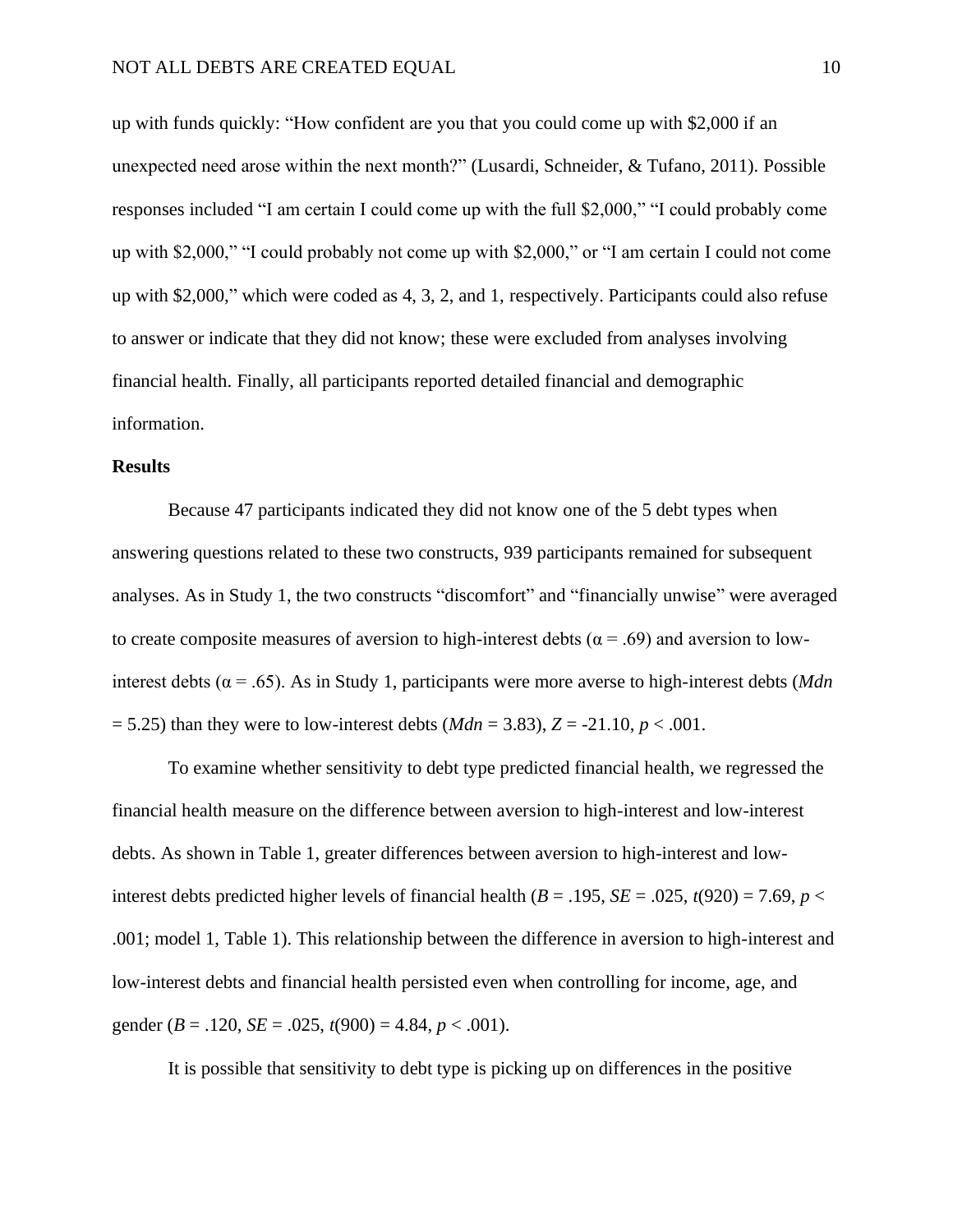(enthusiastic, proud) or negative (distressed, upset) emotions that these types of debts differentially cause. Yet, the relationship between debt type sensitivity and greater financial health is robust when including the difference in the measured emotions from high-interest versus low-interest debt types, and also controlling for income, age, and gender ( $B = .135$ ,  $SE =$ .030,  $t(899) = 4.49$ ,  $p < .001$ ; model 2, Table 1). Notably, this analysis is specific to the emotions measured and thus we cannot draw conclusions regarding other emotions.

| Variables                            | Model 1   | Model 2   | Model 3   | Model 4   |
|--------------------------------------|-----------|-----------|-----------|-----------|
| Debt Type Sensitivity                | $0.20***$ | $0.12***$ | $0.09**$  | $0.09**$  |
|                                      | (0.03)    | (0.02)    | (0.03)    | (0.03)    |
| Income (in thousands of $\$ )        |           | $0.01***$ | $0.01***$ | $0.01***$ |
|                                      |           | (0.00)    | (0.00)    | (0.00)    |
| Age                                  |           | $0.01***$ | $0.01***$ | $0.01***$ |
|                                      |           | (0.00)    | (0.00)    | (0.00)    |
| Female                               |           | $-0.19**$ | $-0.17*$  | $-0.16*$  |
|                                      |           | (0.07)    | (0.07)    | (0.07)    |
| <b>Negative Emotion Differences</b>  |           |           | $-0.02$   | $-0.01$   |
|                                      |           |           | (0.05)    | (0.05)    |
| <b>Intertemporal Discount Factor</b> |           |           | $1.33***$ | $1.30***$ |
|                                      |           |           | (0.21)    | (0.21)    |
| Numeracy                             |           |           | 0.05      | 0.05      |
|                                      |           |           | (0.03)    | (0.03)    |
| <b>Financial Literacy</b>            |           |           | 0.01      | 0.01      |
|                                      |           |           | (0.06)    | (0.06)    |
| # Experienced Debts (out of 5)       |           |           |           | $-0.00$   |
|                                      |           |           |           | (0.00)    |
| Constant                             | $2.51***$ | $1.64***$ | $0.51*$   | $0.54*$   |
|                                      | (0.05)    | (0.13)    | (0.22)    | (0.22)    |
| Observations                         | 922       | 905       | 887       | 887       |
| R-squared                            | 0.06      | 0.18      | 0.24      | 0.24      |

*Table 1*. Study 2 regression results.  $DV =$  Ability to come up with funds quickly. Debt type sensitivity represents the difference between aversion to high-interest and low-interest debt types. Standard errors in parentheses. \*  $p < .05$ , \*\*  $p < .01$ , \*\*\*  $p < .001$ 

To examine other factors that may underlie the relationship between debt type sensitivity

and financial health, we ran an additional regression including intertemporal discounting,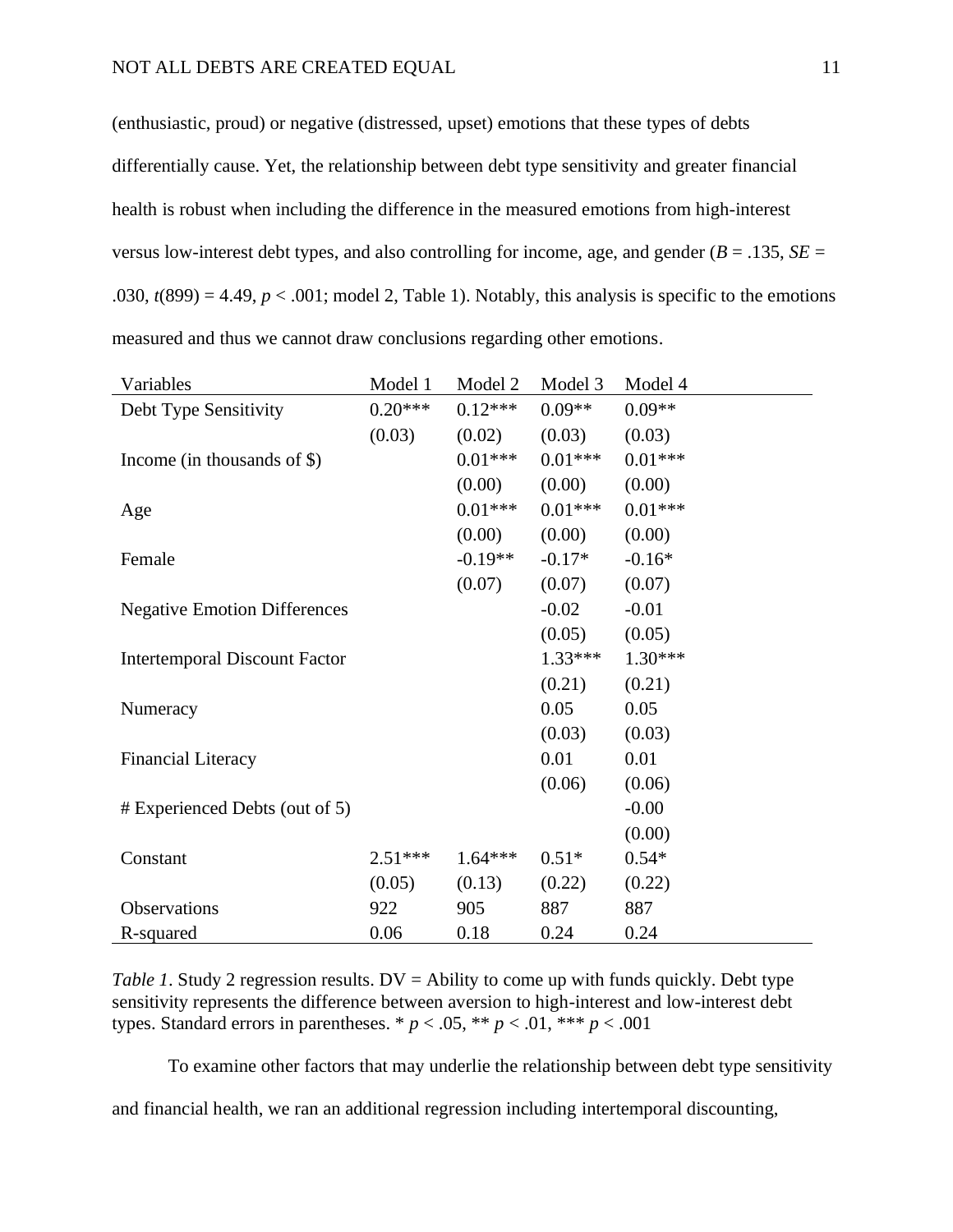financial literacy, numeracy, income, age, gender, and the emotional difference between highinterest and low-interest debts (composite negative emotion—distressed, upset, proud, enthusiastic; latter two reverse-coded—for high-interest debt minus composite negative emotion for low-interest debt). We find the relationship robust to these measures ( $B = .092$ ,  $SE = .030$ ,  $t(878) = 3.04$ ,  $p = .002$ ; model 3, Table 1). Finally, to account for the possibility that experience with debt is responsible for differences in debt type sensitivity as well as financial health, we ran a final analysis including the number of high-interest and low-interest debt types experienced. This additional factor does not change the results  $(B = .090, SE = .030, t(877) = 3.00, p = .003;$ model 4, Table 1).

#### **Study 3**

Study 2 found that sensitivity to debt type was an important predictor of financial health, beyond other relevant factors. Study 3 aimed to replicate these findings, examine education as an alternative explanation, and test this relationship using an additional measure of financial health.

# **Method**

**Participants.** A sample of adults was recruited via Mechanical Turk ( $N = 1008$ ; 53.5% female, 45.5% male, 1.0% non-binary;  $M_{\text{age}} = 36.3$ ,  $SD = 11.7$ ). Participants were paid \$1 for completing the survey. Target sample size (1000) was chosen to be double that of Study 1 and determined before data collection began; it was also pre-registered. Based on duplicate IP addresses, 24 responses were dropped.

**Materials and Procedure.** The methods, analyses, and hypotheses for Study 3 were preregistered, and the design was far shorter than that used in Study 2. In particular, instead of assessing participants' attitudes toward eight types of debt, we only assessed their attitudes toward the five debt types that were pre-registered as high-interest and low-interest debt types. In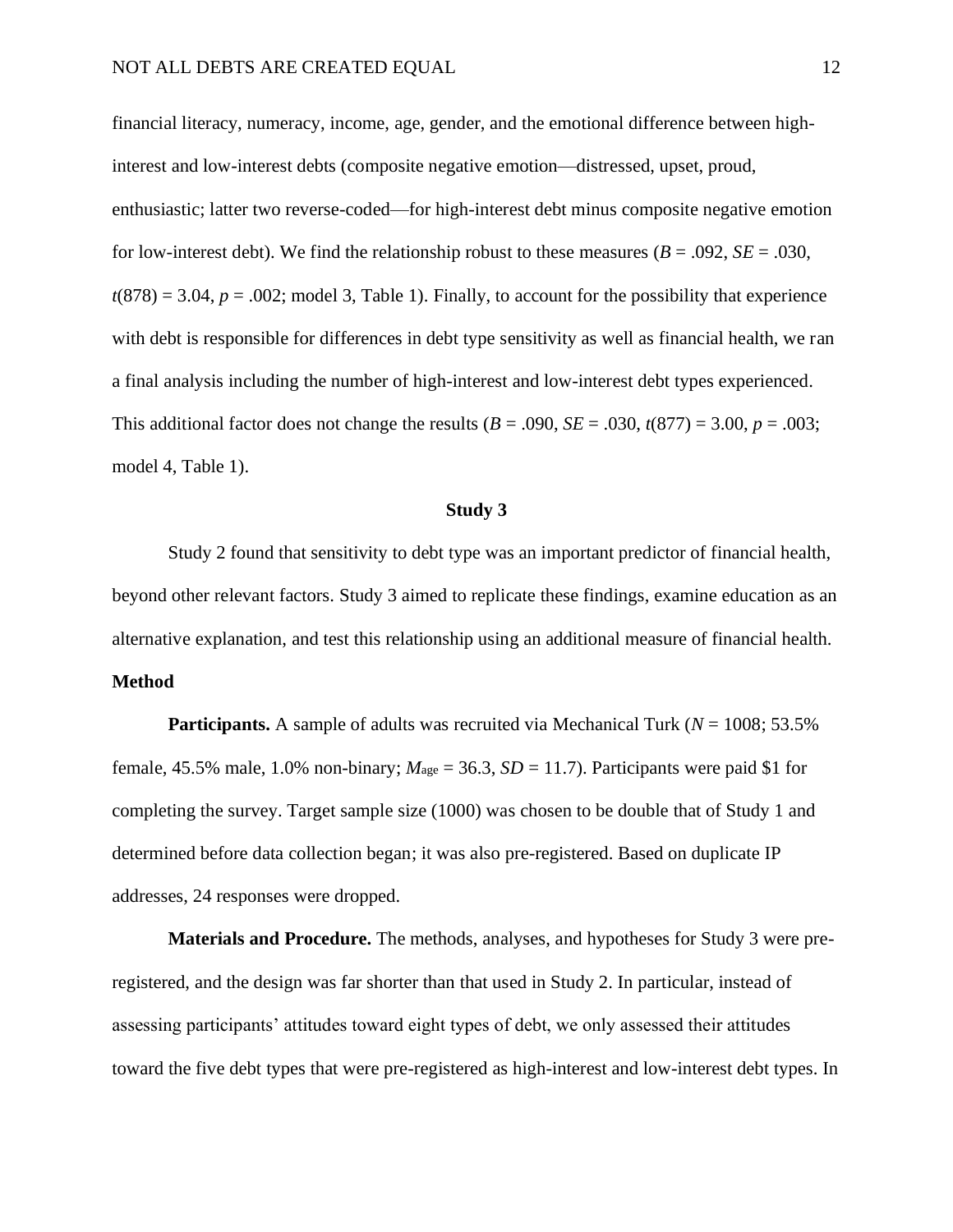addition, we assessed debt-specific aversion to the two high-interest and three low-interest debt types using only the comfort and financially wise measures examined in Studies 1 and 2. Unlike those in Study 2, participants in Study 3 did not indicate their emotional responses toward each type of debt.

In addition to measuring financial health via a measure of the ability to come up with funds quickly (Lusardi et al., 2011) as we did in Study 2, participants responded to a 10-item financial well-being scale which has been shown to be significantly correlated with financial satisfaction, credit score, and how economic shocks and material hardships are experienced (Consumer Financial Protection Bureau, 2015).

To determine the robustness of any potential relationship between differences in attitudes toward high-interest and low-interest debts and financial health, participants completed an intertemporal discounting task, the full financial literacy questionnaire (Fernandes et al., 2014), and a shortened numeracy scale (Weller et al., 2013). They also reported educational attainment, which was not included in Study 2.

## **Results**

As pre-registered, the two constructs discomfort and financially unwise were averaged to create composite measures of aversion to high-interest debts ( $\alpha$  = .78) and aversion to lowinterest debts ( $\alpha$  = .74). Because 37 participants indicated they did not know one of the 5 debt types when answering questions related to these two constructs, 947 participants remained for subsequent analyses. Like those in Studies 1 and 2, participants in Study 3 were more averse to high-interest debts ( $Mdn = 5.25$ ) than they were to low-interest debts ( $Mdn = 3.50$ ),  $Z = -21.02$ , *p*  $< 0.001$ .

As we found in Study 2, debt type sensitivity predicted higher levels of financial health as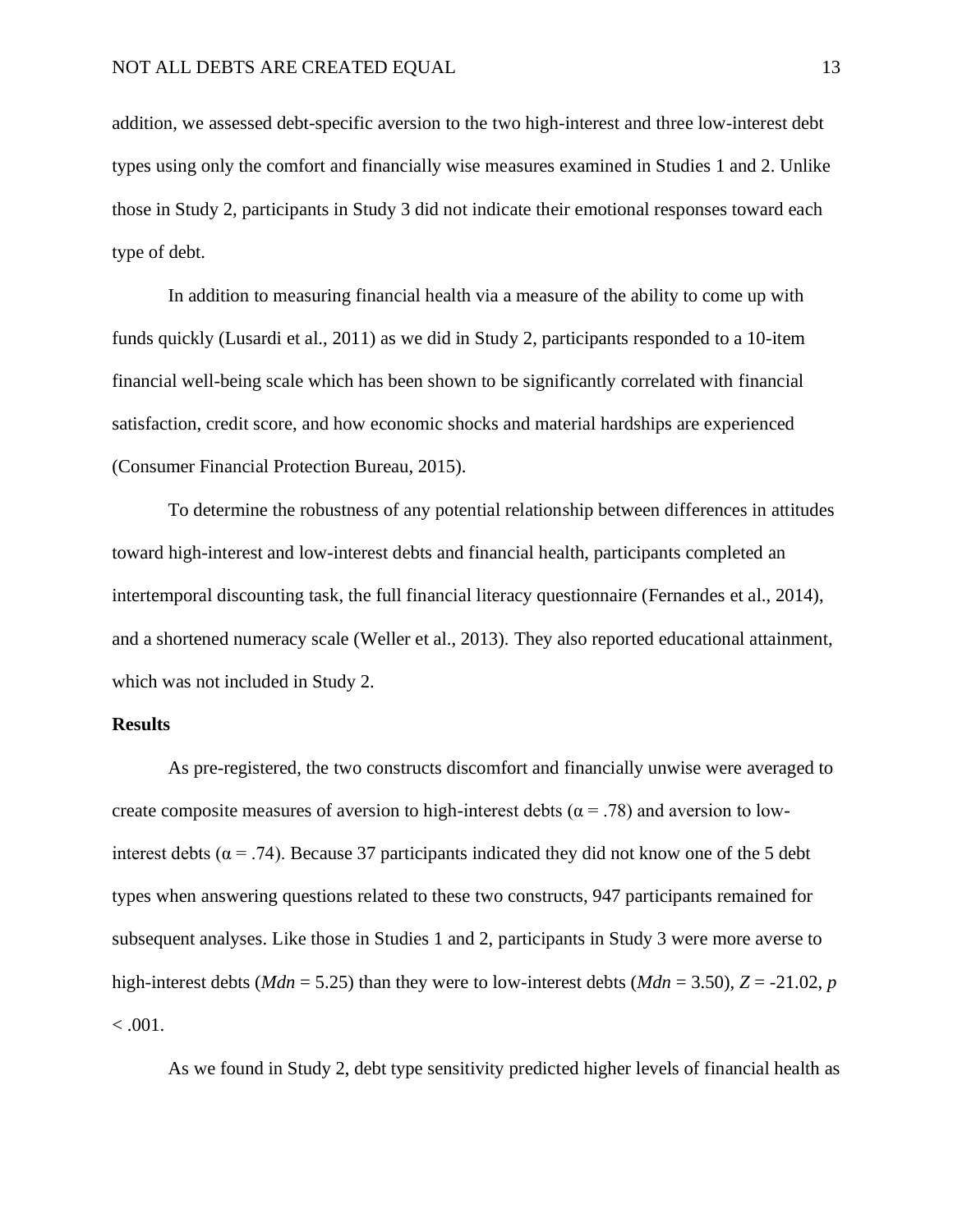measured by the ability to come up with funds quickly  $(B = .240, SE = .021, t(933) = 11.51, p <$ .001; model 1, Table 2). This relationship held when adding in controls for income, age, and sex  $(B = .152, SE = .021, t(910) = 7.31, p < .001$ ; model 2, Table 2); college education, discounting, financial literacy, and numeracy ( $B = .097$ ,  $SE = .021$ ,  $t(880) = 4.58$ ,  $p < .001$ ; model 3, Table 2); and the number of high-interest and low-interest debt types experienced ( $B = .100$ ,  $SE = .021$ , *t*(879) = 4.72, *p* < .001; model 4, Table 2).

| Variables                            | Model 1   | Model 2    | Model 3    | Model 4    |
|--------------------------------------|-----------|------------|------------|------------|
| Debt Type Sensitivity                | $0.24***$ | $0.15***$  | $0.10***$  | $0.10***$  |
|                                      | (0.02)    | (0.02)     | (0.02)     | (0.02)     |
| Income (in thousands of $\$ )        |           | $0.01***$  | $0.01***$  | $0.01***$  |
|                                      |           | (0.00)     | (0.00)     | (0.0)      |
| Age                                  |           | $0.01*$    | 0.00       | $0.01*$    |
|                                      |           | (0.00)     | (0.00)     | (0.00)     |
| Female                               |           | $-0.36***$ | $-0.25***$ | $-0.23**$  |
|                                      |           | (0.07)     | (0.07)     | (0.07)     |
| College Education                    |           |            | $0.18*$    | $0.19*$    |
|                                      |           |            | (0.08)     | (0.08)     |
| <b>Intertemporal Discount Factor</b> |           |            | $1.36***$  | $1.29***$  |
|                                      |           |            | (0.20)     | (0.20)     |
| Numeracy                             |           |            | $0.07*$    | $0.06*$    |
|                                      |           |            | (0.03)     | (0.03)     |
| <b>Financial Literacy</b>            |           |            | $0.05*$    | $0.05*$    |
|                                      |           |            | (0.02)     | (0.02)     |
| # Experienced Debts (out of 5)       |           |            |            | $-0.01***$ |
|                                      |           |            |            | (0.00)     |
| Constant                             | $2.42***$ | 1.88***    | 0.24       | 0.36       |
|                                      | (0.05)    | (0.12)     | (0.21)     | (0.21)     |
| Observations                         | 935       | 915        | 889        | 889        |
| R-squared                            | 0.12      | 0.26       | 0.33       | 0.34       |

*Table 2.* Study 3 regression results. DV = Ability to come up with funds quickly. Debt type sensitivity represents the difference between aversion to high-interest and low-interest debt types. Standard errors in parentheses. \*  $p < .05$ , \*\*  $p < .01$ , \*\*\*  $p < .001$ 

Similarly, when running the analysis using the 10-item Consumer Financial Protection

Bureau measure as a dependent variable instead, we again found that greater differences between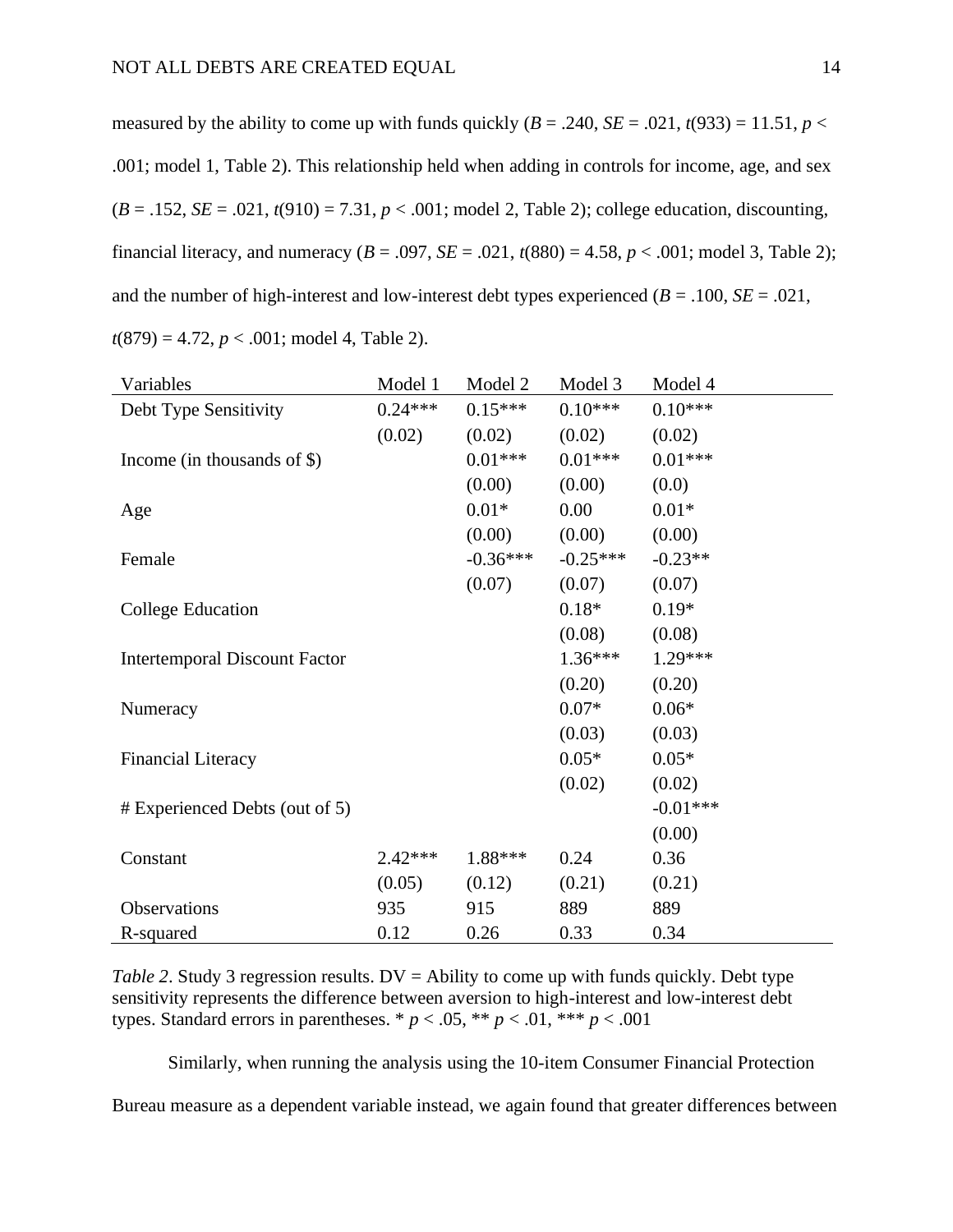aversion to high-interest and low-interest debt types predict greater financial health  $(B = 2.293,$  $SE = .242$ ,  $t(945) = 9.48$ ,  $p < .001$ ; model 1, Table 3). Table 3 reports full regression results. This relationship held when adding in controls for income, age, and sex  $(B = 1.193, SE = .238, t(921)$  $= 5.01, p < .001$ ; model 2, Table 3); college education, discounting, financial literacy, and numeracy  $(B = 1.021, SE = .253, t(891) = 4.03, p < .001$ ; model 3, Table 3); and the number of high-interest and low-interest debt types experienced ( $B = 1.037$ ,  $SE = .253$ ,  $t(890) = 4.10$ ,  $p <$ .001; model 4, Table 3).

| Variables                            | Model 1   | Model 2    | Model 3    | Model 4    |
|--------------------------------------|-----------|------------|------------|------------|
| Debt Type Sensitivity                | $2.29***$ | $1.19***$  | $1.02***$  | $1.04***$  |
|                                      | (0.24)    | (0.24)     | (0.25)     | (0.25)     |
| Income (in thousands of $\$ )        |           | $0.15***$  | $0.14***$  | $0.15***$  |
|                                      |           | (0.01)     | (0.01)     | (0.01)     |
| Age                                  |           | 0.03       | 0.03       | 0.05       |
|                                      |           | (0.03)     | (0.04)     | (0.04)     |
| Female                               |           | $-3.67***$ | $-3.22***$ | $-3.10***$ |
|                                      |           | (0.76)     | (0.80)     | (0.80)     |
| College Education                    |           |            | $1.90*$    | $2.04*$    |
|                                      |           |            | (0.92)     | (0.92)     |
| <b>Intertemporal Discount Factor</b> |           |            | $6.94**$   | $6.40**$   |
|                                      |           |            | (2.37)     | (2.39)     |
| Numeracy                             |           |            | 0.19       | 0.12       |
|                                      |           |            | (0.36)     | (0.36)     |
| <b>Financial Literacy</b>            |           |            | 0.04       | 0.05       |
|                                      |           |            | (0.23)     | (0.23)     |
| # Experienced Debts (out of 5)       |           |            |            | $-0.09*$   |
|                                      |           |            |            | (0.04)     |
| Constant                             | 47.01***  | $41.23***$ | 33.81***   | 34.68***   |
|                                      | (0.54)    | (1.36)     | (2.52)     | (2.55)     |
| Observations                         | 947       | 926        | 900        | 900        |
| R-squared                            | 0.09      | 0.26       | 0.27       | 0.28       |

*Table 3.* Study 3 regression results. DV = Consumer Financial Protection Bureau Financial Health Scale. Debt type sensitivity represents the difference between aversion to high-interest and low-interest debt types. Standard errors in parentheses. \*  $p < .05$ , \*\*  $p < .01$ , \*\*\*  $p < .001$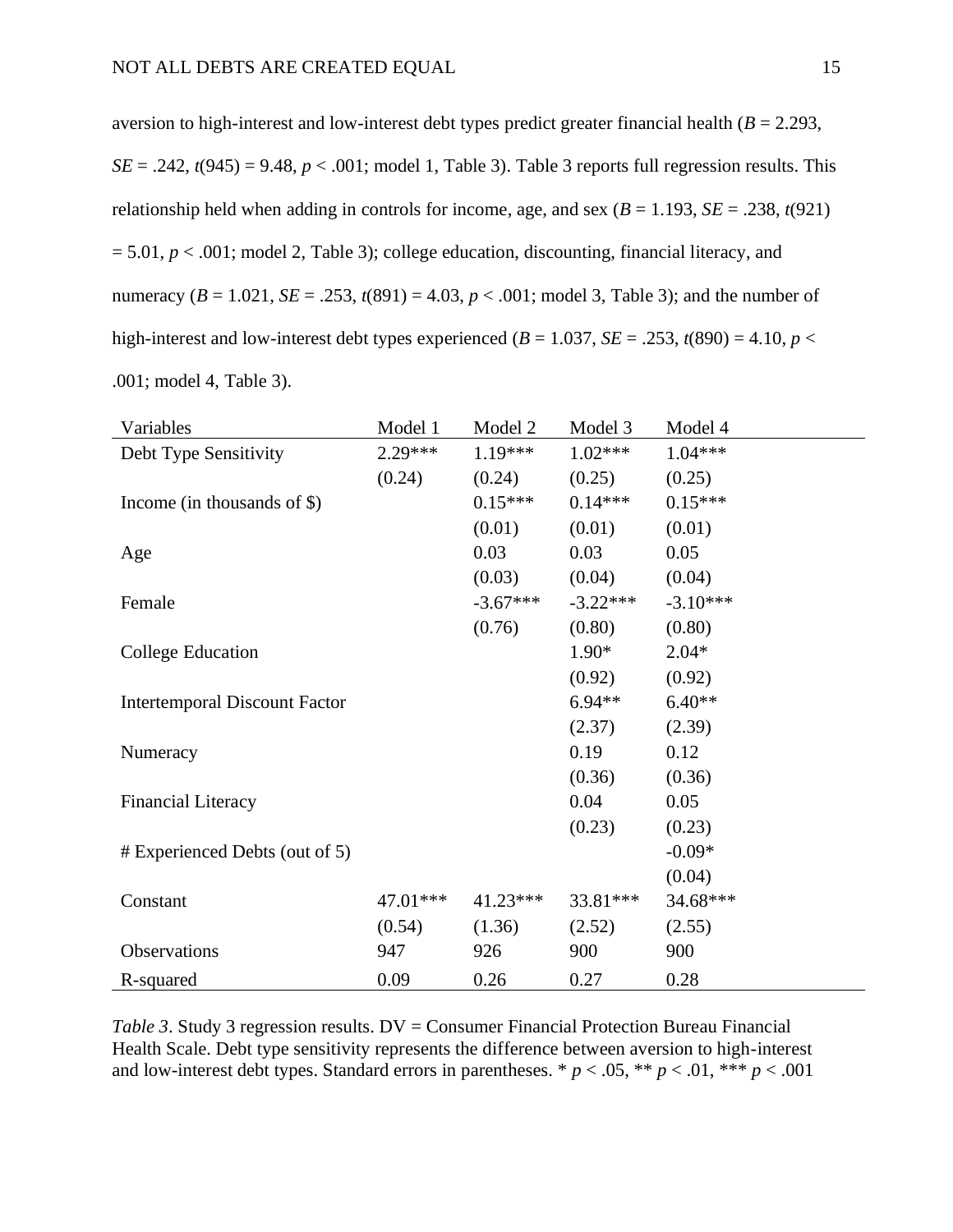#### **Discussion**

Given the extent of financial fragility in the United States, understanding the antecedents of financial health is an important theoretical and practical endeavor. Across three studies, we demonstrate that people have different attitudes toward high-interest and low-interest debts, and that greater differences between these attitudes are predictive of financial health. Other relevant factors (e.g., income, education) do not explain this relationship. To date, attitudes towards debt have been treated in a general manner. The current research shows that not all debts are perceived the same way, and that the propensity to distinguish between debt types is an important and previously unexplored individual difference.

We examined the possibility that sensitivity to debt type is another instantiation of financial literacy, but we did not find support for this hypothesis. Rather than being a measure of what people know or have experienced, our measure instead combines feelings of comfort with holding different types of debt and perceptions of how wise taking on these debts would be. Similarly, we did not find that a person's patience (i.e., discount rate) or general numeric ability explains this relationship.

Future research should thus further explore the mechanisms driving the relationship between debt type sensitivity and financial health. For example, it is possible that a sense of cognitive flexibility underlies this link, allowing people to take situational context into account when making financial decisions. Alternatively, individual differences in mental accounting may lead some people to create more nuanced categories for financial resources. This could allow people, for example, to react differently to debt types that have different consequences for financial health.

Recent work by psychologists has explored how people make financial decisions and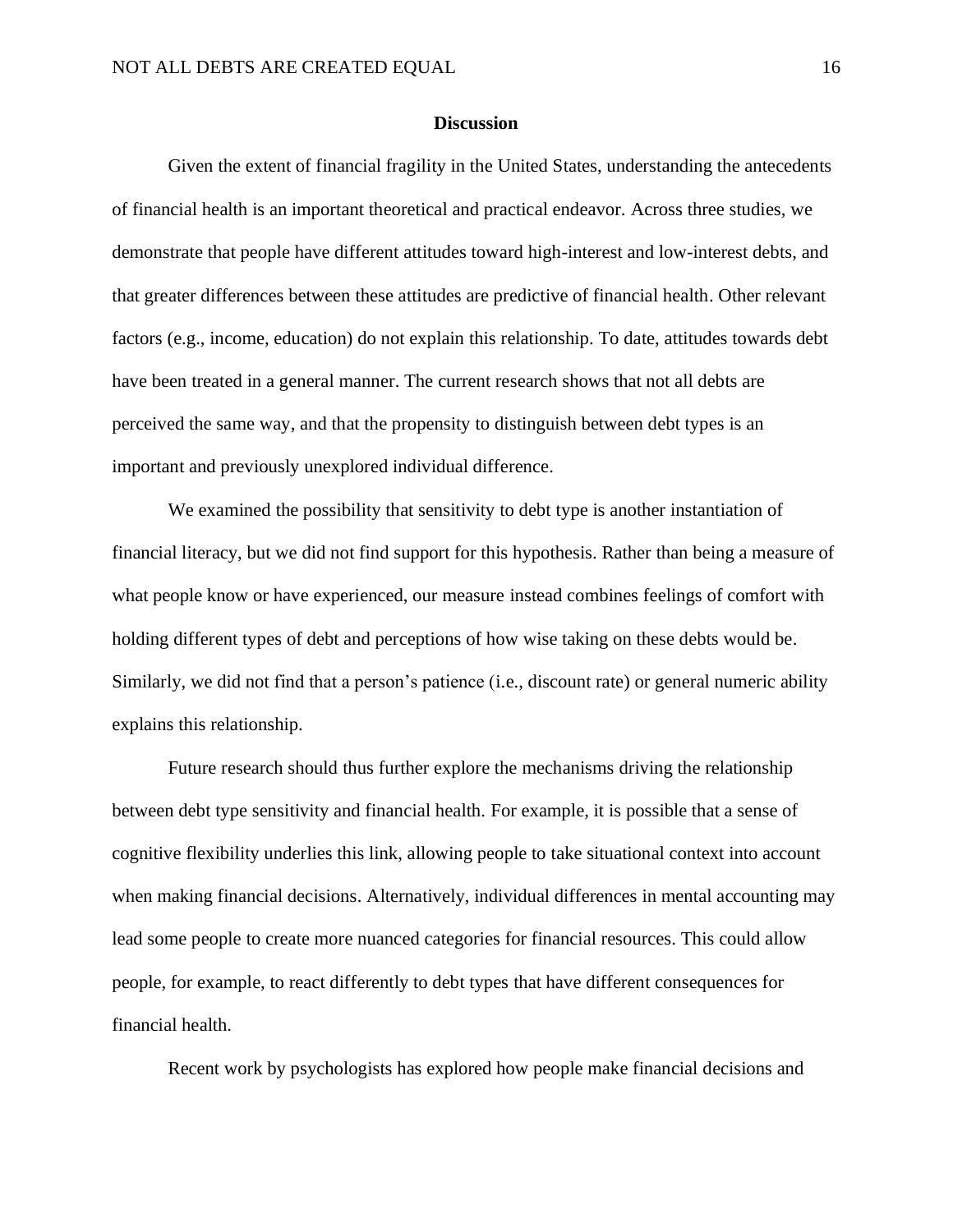think about debt. The present research furthers this growing body of literature by demonstrating a unique link between debt type sensitivity and financial well-being. It is our hope that psychologists and policymakers will be able to use these insights to help improve financial health.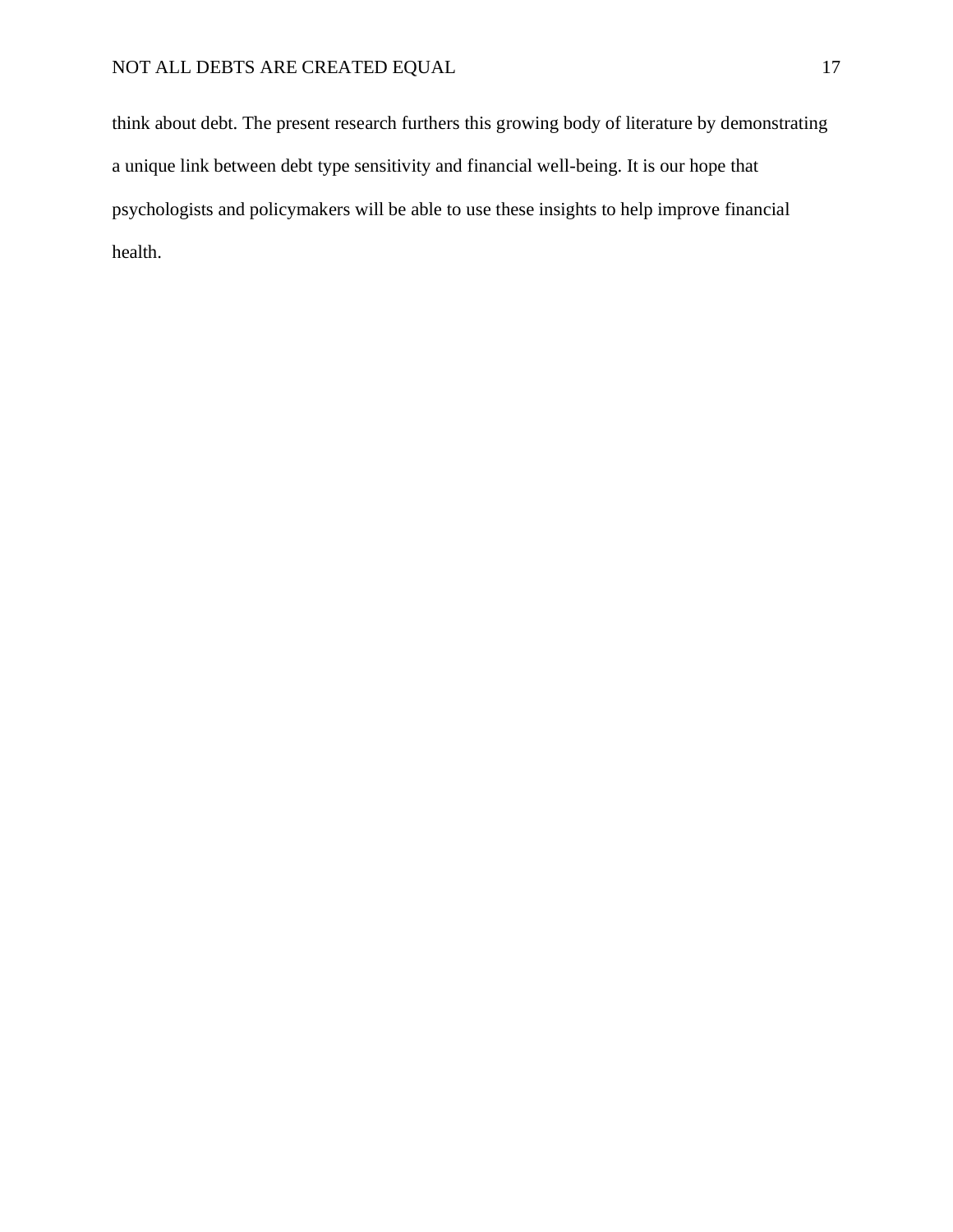# Author Contributions

All authors developed the concept and designed the studies for this article. A.E.

Greenberg conducted the data analyses. All authors wrote and approved the final version of the manuscript for submission.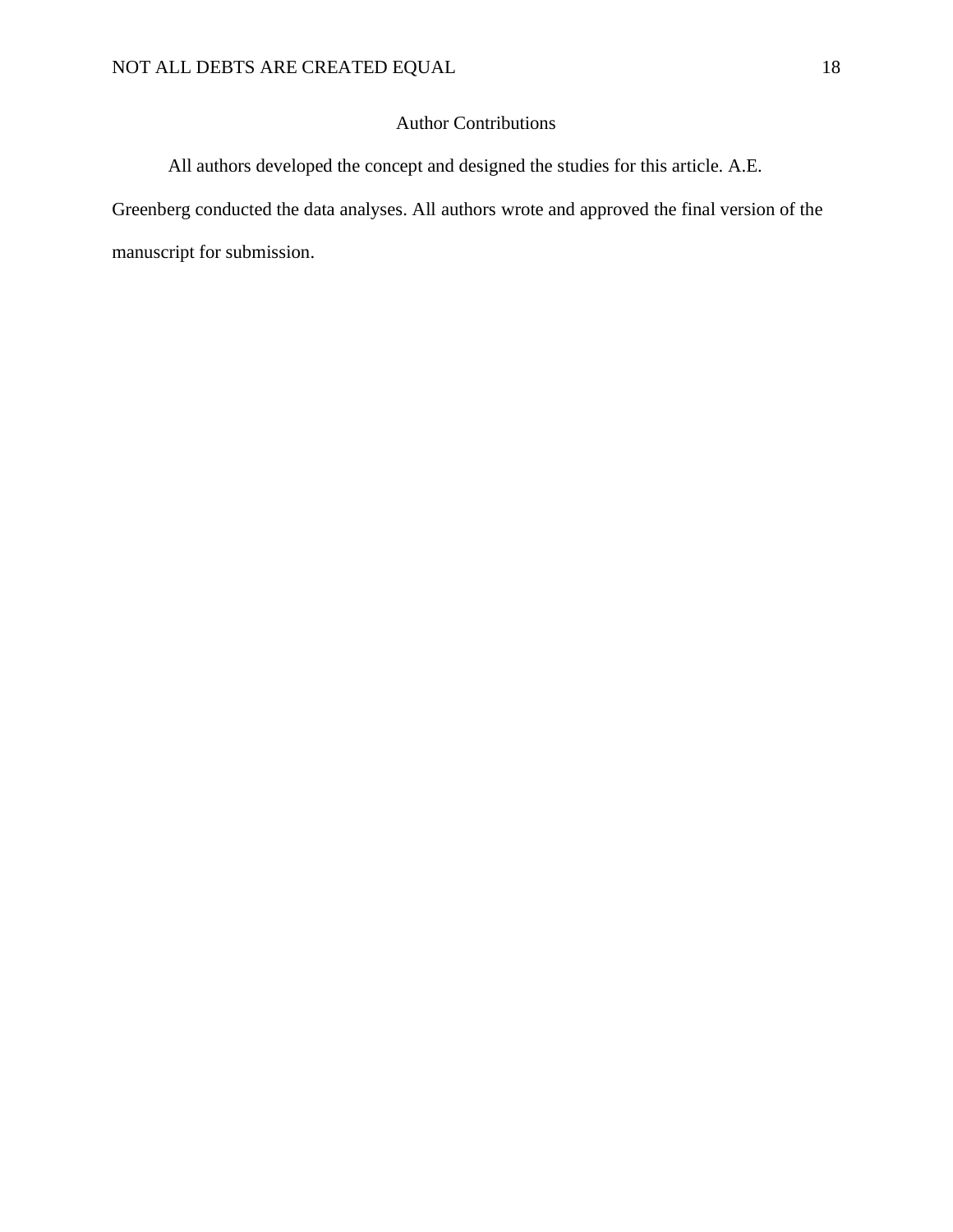#### References

- Amromin, G., Huang, J., & Sialm, C. (2007). The tradeoff between mortgage prepayments and tax-deferred retirement savings. *Journal of Public Economics*, *91*(10), 2014-2040.
- Brown, S., Taylor, K., & Price, S. W. (2005). Debt and distress: Evaluating the psychological cost of credit. *Journal of Economic Psychology*, *26*(5), 642-663.
- Burdman, P. (2005). The student debt dilemma: Debt aversion as a barrier to college access. U.C. Berkeley Center for Studies in Higher Education Research & Occasional Paper Series, CSHE.13.05.
- Callender, C., & Jackson, J. (2005). Does the fear of debt deter students from higher education? *Journal of Social Policy*, 34(4), 509-540.
- Federal Reserve Bank of New York. (2017). Household debt and credit report. [https://www.newyorkfed.org/microeconomics/hhdc.html.](https://www.newyorkfed.org/microeconomics/hhdc.html)
- Fortenberry, J. D., McFarlane, M., Bleakley, A., Bull, S., Fishbein, M., Grimley, D. M., … & Stoner, B. P. (2002). Relationships of stigma and shame to gonorrhea and HIV screening. *American Journal of Public Health*, *92*(3), 378-381.
- Hershfield, H. E., & Roese, N. J. (2015). Dual payoff scenario warnings on credit card statements elicit suboptimal payoff decisions. *Journal of Consumer Psychology*, *25*(1), 15-27.
- Hershfield, H. E., Sussman, A. B., O'Brien, R. L., & Bryan, C. J. (2015). Leveraging psychological insights to encourage the responsible use of consumer debt. *Perspectives on Psychological Science*, *10*(6), 749-752.
- Lea, S. E., Webley, P., & Walker, C. M. (1995). Psychological factors in consumer debt: Money management, economic socialization, and credit use. *Journal of Economic Psychology*,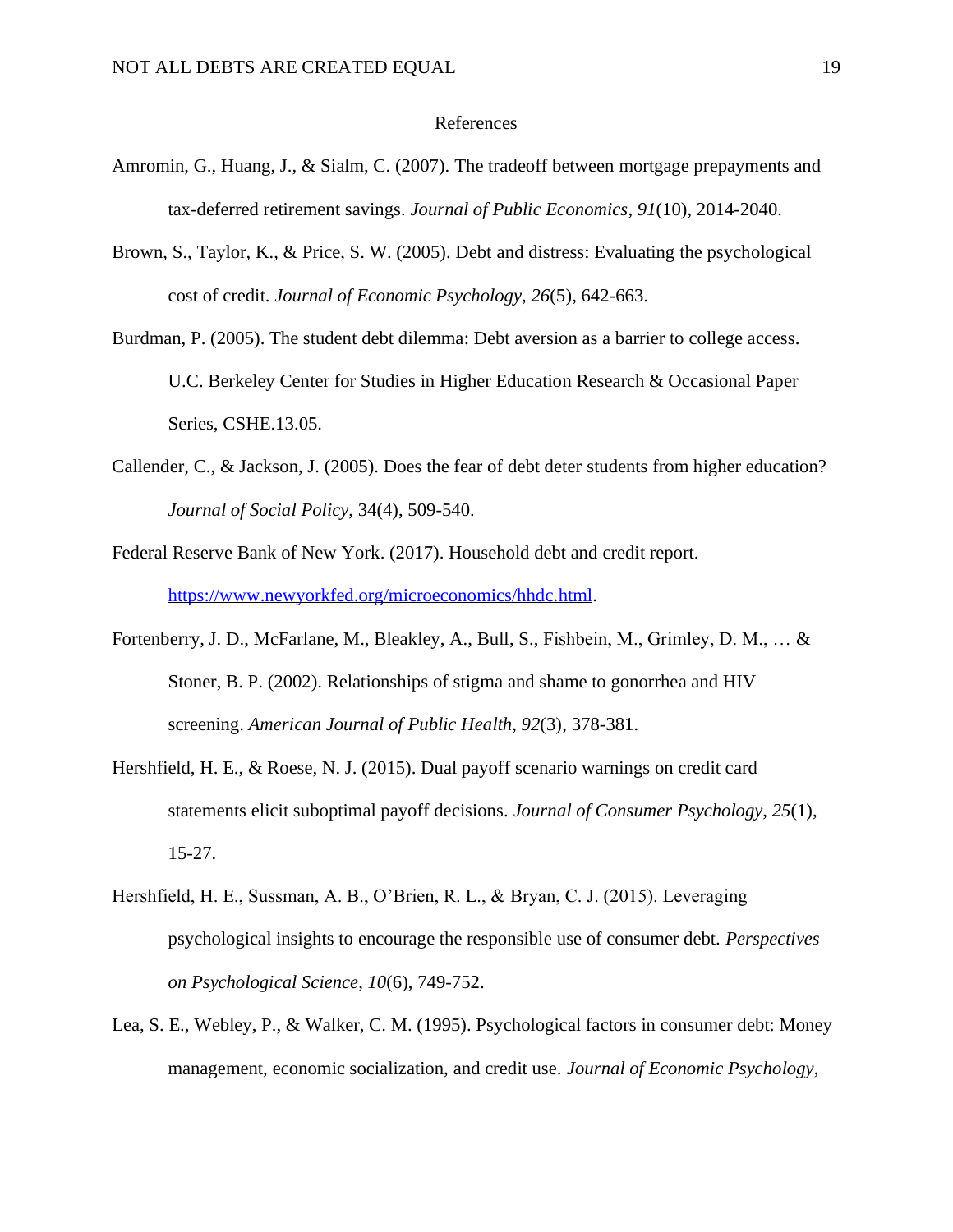*16*(4), 681-701.

- Lusardi, A., Schneider, D., & Tufano, P. (2011). Financially fragile households: Evidence and implications. *Brookings Papers on Economic Activity*, *42*(1), 83-150.
- Meissner, T. (2016). Intertemporal consumption and debt aversion: An experimental study. *Experimental Economics*, *19*(2), 281-298.
- Morewedge, C. K., Holtzman, L., & Epley, N. (2007). Unfixed resources: Perceived costs, consumption, and the accessible account effect. *Journal of Consumer Research*, *34*(4), 459-467.
- Peñaloza, L., & Barnhart, M. (2011). Living US capitalism: the normalization of credit/ debt. *Journal of Consumer Research*, *38*(4), 743-762.
- Pew Charitable Trusts. (2014). The complex story of American debt. Retrieved from [http://www.pewtrusts.org/~/media/assets/2015/07/reach-of-debt-report\\_artfinal.pdf.](http://www.pewtrusts.org/~/media/assets/2015/07/reach-of-debt-report_artfinal.pdf)
- Prelec, D., & Loewenstein, G. (1998). The red and the black: Mental accounting of savings and debt. *Marketing Science*, *17*(1), 4-28.
- Prelec, D., & Simester, D. (2001). Always leave home without it: A further investigation of the credit-card effect on willingness to pay. *Marketing Letters*, *12*(1), 5-12.
- Simmons, J. P., Nelson, L. D., & Simonsohn, U. (2013). Life after p-hacking. *Advances in Consumer Research*, *41*, 775.
- Soman, D. (2001). Effects of payment mechanism on spending behavior: The role of rehearsal and immediacy of payments. *Journal of Consumer Research*, *27*(4), 460-474.
- Stewart, N. (2009). The cost of anchoring on credit-card minimum repayments. *Psychological Science*, *20*(1), 39-41.

Sussman, A. B., & Shafir, E. (2012). On assets and debt in the psychology of perceived wealth.